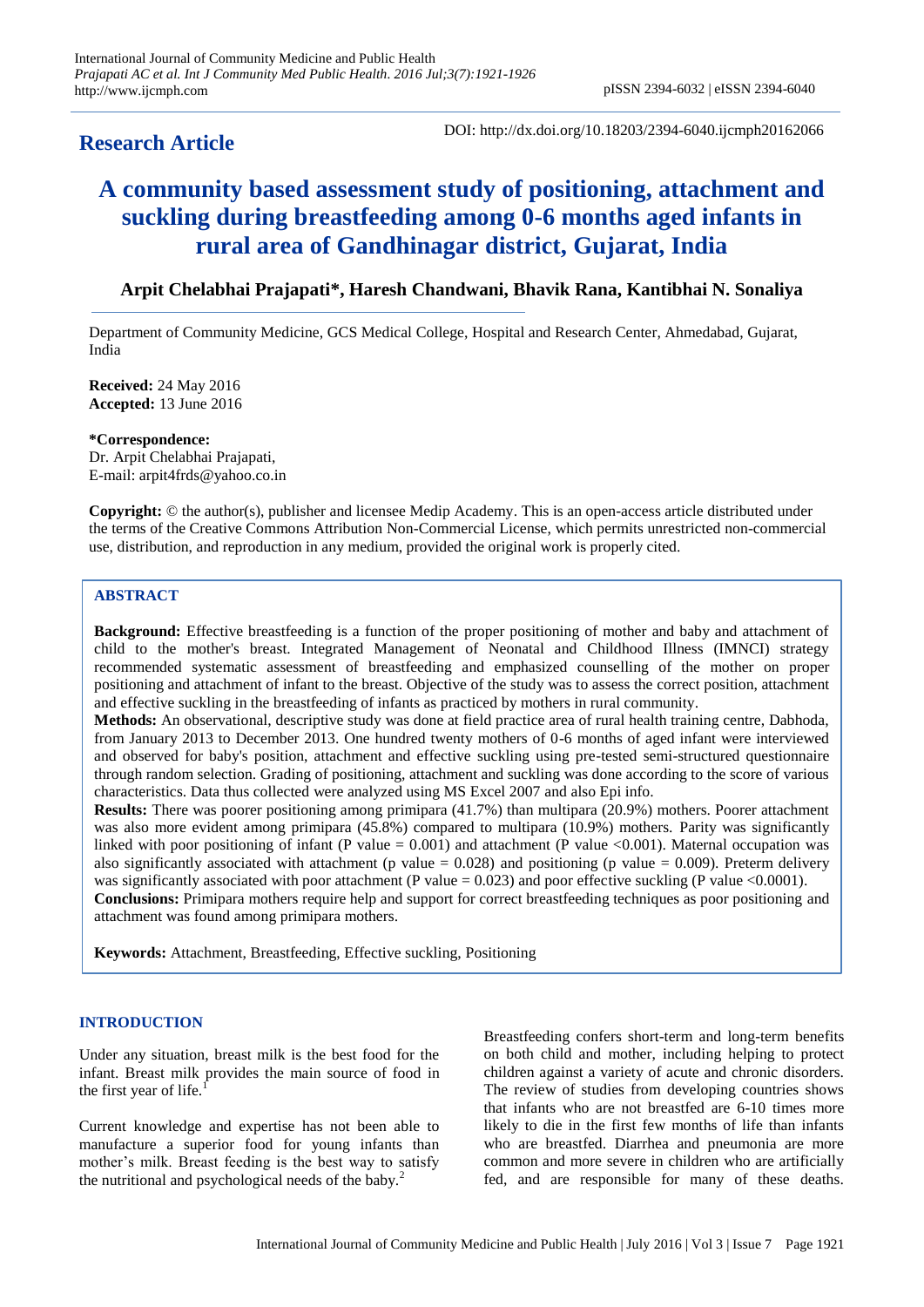Positive effects of breastfeeding on the wellbeing of infants and mothers are observed in every condition. Breast-feeding reduces the risk of acute infections such as diarrhoea, pneumonia, ear infection, Haemophilus influenza, meningitis and urinary tract infection.<sup>3</sup>

Artificially fed children have an increased risk of long term diseases with an immunological basis, including asthma and other atopic conditions, type 1 diabetes, celiac disease, ulcerative colitis and Crohn's disease.<sup>3</sup>

Improving maternal knowledge, feeding, and time for care during pregnancy(to address low birth weight, especially in South Asia) and lactation and improving infant feeding and caring practices, such as exclusive breastfeeding and adequate and timely complementary feeding, are critical to improving nutrition outcomes. These tasks are closely linked to issues of gender.<sup>4</sup>

Based on evidence of the effectiveness of interventions, achievement of universal coverage of optimal breastfeeding could prevent 13% of deaths occurring in children less than 5 years of age worldwide, while appropriate complementary feeding practices would result in a further 6% reduction in under-five mortality.<sup>5</sup> Suckling with poor attachment may be uncomfortable or painful for the mother, and may damage the skin of the nipple and areola, causing sore nipples and fissures (or "cracks"). Poor attachment is the commonest and most significant cause of sore nipples, and may result in inefficient removal of milk and apparent low supply.<sup>6</sup>

There are several reasons that an infant may be poorly attached or not able to suckle effectively. He may have had bottle feeds, especially in the first few days after delivery. His mother may be inexperienced. She may have had some difficulty and nobody to help or counsel her. The infant may be poorly positioned at the breast. Positioning is vital because poor positioning often results in poor attachment, especially in younger infants. If the infant is positioned well, the attachment is likely to be good.<sup>7</sup>

Prolonged, frequent feeds can be a sign of ineffective suckling and inefficient transfer of milk to the child. This is usually due to poor attachment, which may also lead to sore nipples. If the attachment is improved, transfer of milk becomes more efficient, and the feeds may become shorter or less frequent. At the same time, the risk of nipple damage is reduced.<sup>6</sup>

Effective breastfeeding is a function of the proper positioning of mother and baby and attachment of child to the mother's breast.<sup>8</sup>

Positioning of the baby's body is important for good attachment and successful breastfeeding. Most difficulties can be avoided altogether if good attachment and positioning are achieved at the first and early feeds. Most difficulties with breastfeeding are due to restricted feeding time, lack of confidence or poor attachment of the baby at the breast. End result of restricted feeding is engorgement which in turn can direct to poor attachment. Good attachment and unobstructed breastfeeding prevents engorgement, blocked milk ducts and mastitis.<sup>9</sup> The importance of correct fixing and positioning of the baby on the breast is considered as a prime requisite for reducing trauma, and hence the occurrence of sore nipples, thus practical recommendations are given for achieving optimal attachment of the baby at the breast.<sup>10</sup> An effective sucking technique is considered important to establish breastfeeding, to ensure milk transfer, and to prevent breastfeeding problems.<sup>8,11,12</sup>

33% of the mother-baby pairs were having problems latching or sucking on discharge from hospital (fourth to fifth post-partum days). $^{13}$ 

The baby's positioning and attachment to the breast during breastfeeding are fundamental toward the occurrence of different sorts of nipple trauma. Integrated Management of Neonatal and Childhood Illness (IMNCI) strategy recommended systematic assessment of breastfeeding and emphasized counselling of the mother on proper positioning and attachment of infant to the breast.

After review of literature it was found that, there is less comparable documented study conducted in Gujarat on breastfeeding positioning of baby, baby's attachment to breast and effective sucking. This study was, therefore, conducted with the objective of assessing the correct position, attachment and effective suckling in infant breastfeeding as practiced by mothers residing in rural area of Gandhinagar district.

# **METHODS**

This observational descriptive study was conducted at field practice area of Rural Health Training Centre of GCS Medical College from January 2013 to December 2013. One hundred twenty mothers were interviewed and observed for mother and baby's position, infant's mouth attachment and effective suckling during breastfeeding using pre-tested questionnaire during the study period through random selection. Informed verbal consent was obtained before data collection.

ASHA workers were trained by the investigators to collect data and observe the positions of baby, infant's mouth attachment to breast and effective suckling by using video clips, posters and hands on training and demonstration. The information on the maternal characteristics like age, occupation, parity and baby's age, preterm/full term, birth weight was obtained using predesigned and pre-tested questionnaire.

ASHA worker observed the breastfeeding process for 5 minutes and recorded the mother and infant's positioning, attachment to the breast and effective suckling as per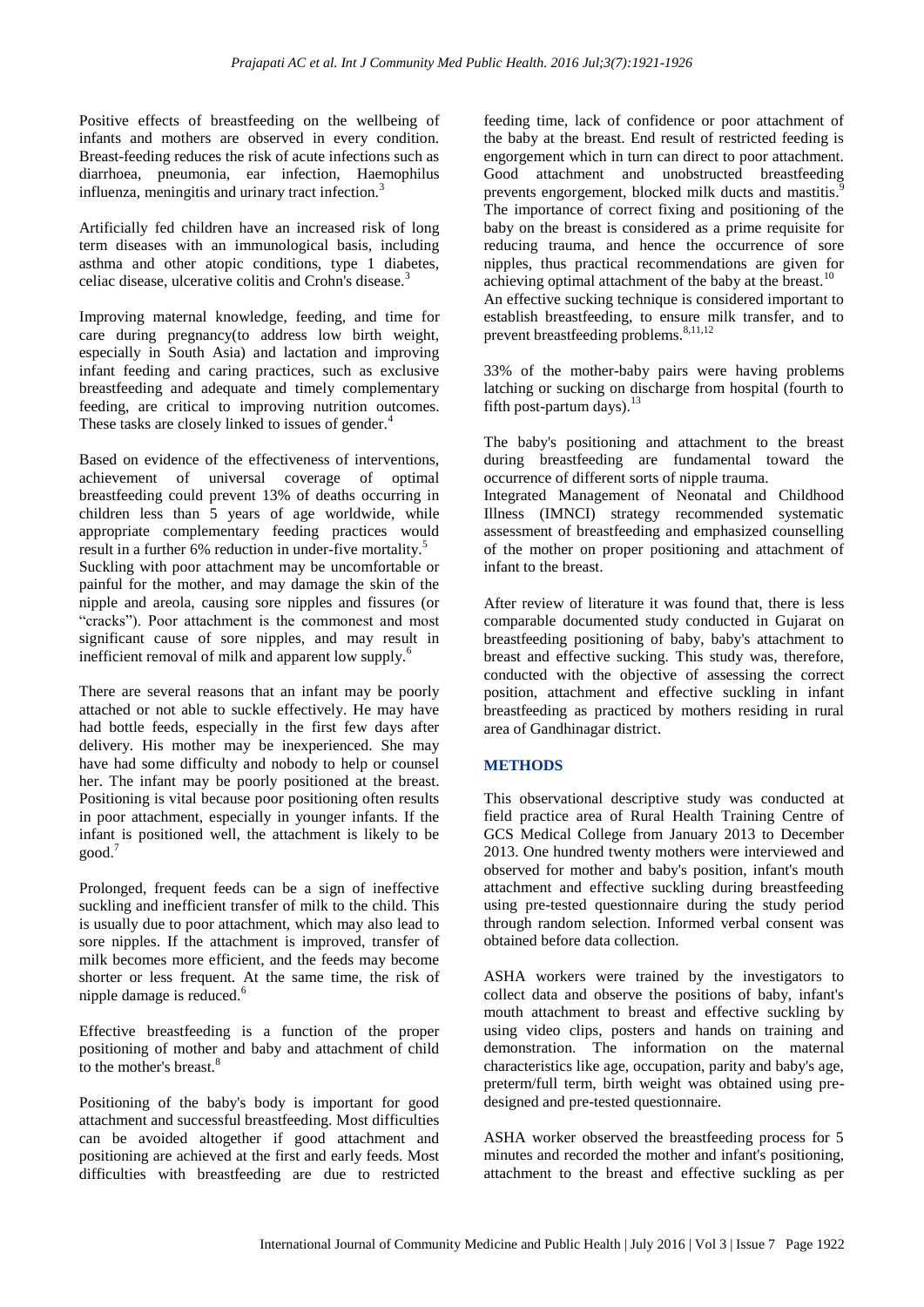observation form. Observation was done by asking the mother to put her infant to the breast if possible. If the infant had been fed during the last 1 hour, then the mother was asked when the infant would have the next feed and the observation assessment was planned accordingly.

The following grading system to grade positioning and infant's mouth attachment and effective suckling during breastfeeding based on IYCF criteria was adopted.

#### *Criteria for correct body position*

- 1. Baby neck straight or slightly bent slightly back and body straight
- 2. Baby body turned towards mother
- 3. Baby body close to mother body and face to breast
- 4. Baby whole body supported

#### *Criteria for correct attachment of baby*

- 1. Chin touching breast
- 2. Mouth wide and open
- 3. Lower lip turned outward
- 4. More areola seen above baby mouth

#### *Criteria for correct effective suckling*

- 1. Slow sucks
- 2. Deep sucks
- 3. Sometime pausing

### **Grading system for infant's mouth attachment and effective suckling during breastfeeding.**

| <b>Correct body position</b>             | <b>Grade</b> |
|------------------------------------------|--------------|
| One criteria from infant's position      | Poor         |
| Any two criteria from infant position    | Average      |
| Any three criteria or all criteria       | Good         |
| <b>Correctness of attachment</b>         | Grade        |
| Any one of four criteria                 | Poor         |
| Any two of four criteria                 | Average      |
| Any three or all criteria                | Good         |
| <b>Correctness of effective suckling</b> | Grade        |
| Any one of three criteria                | Poor         |
| Any two or all the three criteria        | Good         |

The data were analyzed using MS Excel 2007 and Epi info 7. Chi-squared test was used as test of significance.

#### **RESULTS**

#### *Maternal characteristics*

In table 1, present study shows majority of the mothers were  $\geq$  25 years of age (68.3%) and others remaining 31.7% were  $<$  25 years of age. Poor position (22.2%) and poor attachment (33.3%) were high among mothers aged

less than 25 years as compared to  $> =25$  years of age groups. However, there was no statistically significant association between the mother's age and poor position (P value =  $0.102$ ) and attachment (P value=  $0.842$ ) of babies to the breast during feeding.

The majority of mothers were multipara (80%) and 20% were primipara. Among mothers with primipara higher percentages of poor position (41.7%) and attachment (45.8%) were observed. A statistically significant association was found between parity and position (P value =  $0.001$ ) and attachment (P value <  $0.001$ ) (Table 1).

74.2% mothers were housewife (non working) while 25.8% were working mothers. Although there was poorer positioning among working (22.6%) than working mothers (13.5%), poor attachment was more in working (22.6%) than nonworking (11.2%) mothers. Maternal occupation and position (P value  $= 0.028$ ) and attachment (P value  $= 0.009$ ) was significantly associated statistically (Table 1).



#### **Figure 1: Source of information of correct breast feeding technique.**

#### *Infant characteristics*

All infants were observed for attachment to the breast and effective suckling

In Table 2, most of the neonates were full term (87.5%) and only 12.5% were preterm. Only 11.4% of total fullterm babies had poorer attachment as compared to preterm babies (33.3%). Poor suckling were found 7.6% among full-term babies and 66.7% in preterm babies. These findings were statistically significant for attachment (P value =  $0.023$ ) and effective suckling (P value < 0.0001).

Only 20 (16.7%) babies had birth weight less of than 2.5 kg (low birth weight as per WHO for developing countries) and the remaining 83.3% babies weighed more than 2.5 kg. Poor attachment (30%) and poor suckling (40%) were more in babies with low birth weight as compared to other group that is babies with 2.5 kg or more birth weight (11% and 10% respectively).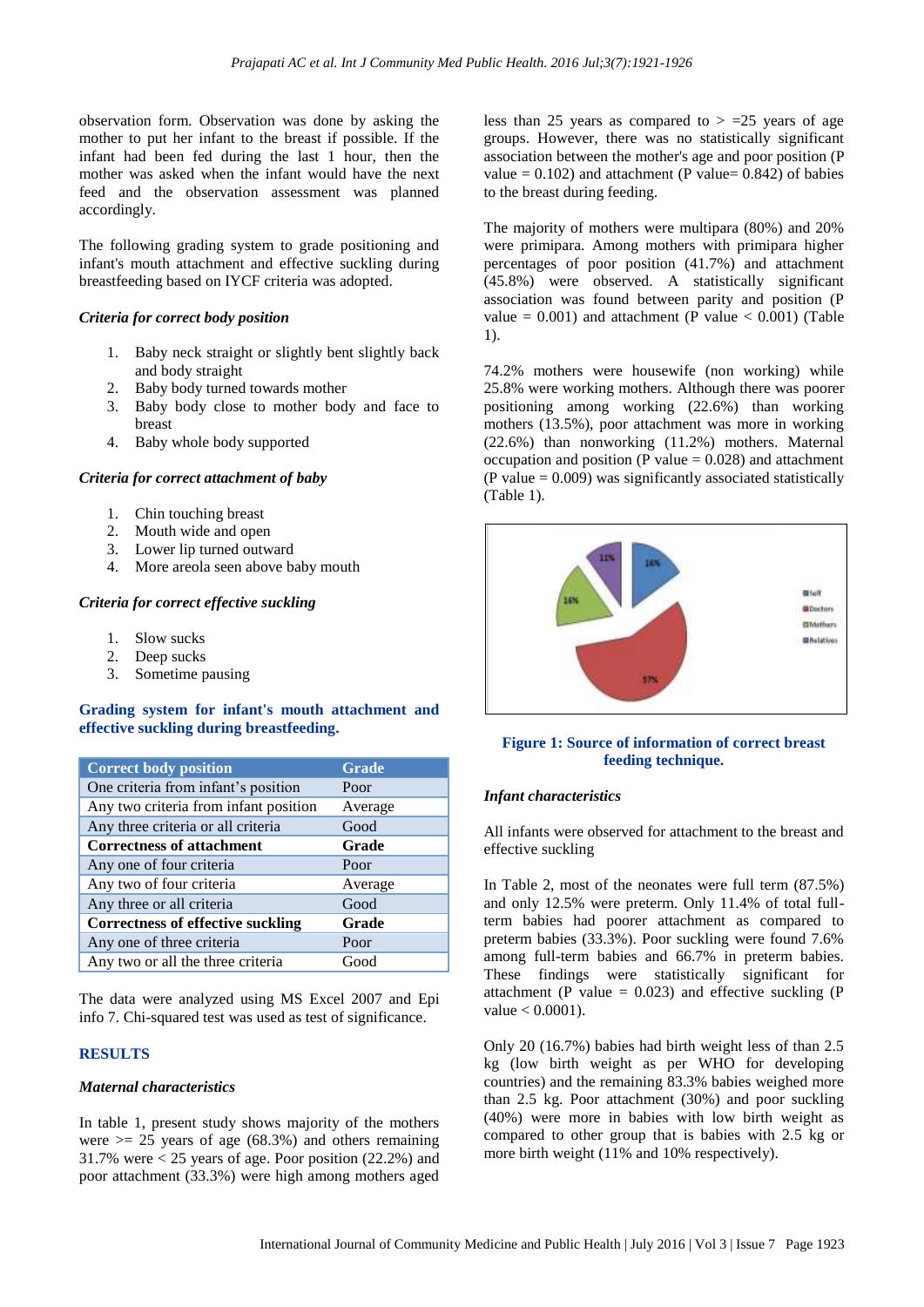There was no statistically significant difference found between the birth weight of infant and attachment (P value= 0.146) to the breast, but statistically significant difference was observed for effective suckling (P value= 0.001).

In present study figure 1 shows most important source of information regarding breast feeding technique was doctors (57%) followed by mothers (16%).

# **Table 1: Maternal characteristics and position of mother and infant and attachment (latch-on) to breast during feeding.**

| <b>Characteristic</b>                    | <b>Grade</b>                    |             |          |                                          |             |                 |  |
|------------------------------------------|---------------------------------|-------------|----------|------------------------------------------|-------------|-----------------|--|
|                                          | <b>Position grade</b>           |             |          | <b>Attachment grade</b>                  |             |                 |  |
|                                          | Poor No.                        | Average No. | Good No. | Poor No. $(\%)$                          | Average No. | Good No. $(\%)$ |  |
|                                          | (% )                            | $(\%)$      | $(\% )$  |                                          | $(\% )$     |                 |  |
| Maternal age (in years)                  |                                 |             |          |                                          |             |                 |  |
| $< 25$ (n=38)                            | 08(21.1)                        | 09(23.6)    | 21(55.3) | 07(18.4)                                 | 08(21.1)    | 23(60.5)        |  |
| $>=25$ (n=82)                            | 11(13.4)                        | 28(34.1)    | 43(52.4) | 10(12.2)                                 | 23(28.1)    | 49 (59.7)       |  |
| Total $(n=120)$                          | $X^2 = 7.729$ , p value=0.102   |             |          | $X^2$ 1.415, p value = 0.842             |             |                 |  |
| <b>Parity</b>                            |                                 |             |          |                                          |             |                 |  |
| $1(n=24)$                                | 10(41.7)                        | 09(37.5)    | 5(20.8)  | 11(45.8)                                 | 06(25)      | 07(29.2)        |  |
| $2 - 4(n=66)$                            | 05(7.6)                         | 20(30.3)    | 41(62.1) | 05(7.6)                                  | 13(19.7)    | 48 (72.7)       |  |
| $>4$ (n=30)                              | 04(13.3)                        | 08(26.7)    | 18(60)   | 01(3.3)                                  | 12(40)      | 17(56.7)        |  |
| Total $(n=120)$                          | $X^2 = 33.242$ , p value=0.001* |             |          | $\overline{X^235.902}$ , p value=<0.001* |             |                 |  |
| <b>Maternal occupation</b>               |                                 |             |          |                                          |             |                 |  |
| Working $(n=31)$                         | 07(22.6)                        | 10(32.3)    | 14(45.1) | 07(22.6)                                 | 13(41.9)    | 11(35.5)        |  |
| Housewife $(n=89)$                       | 12(13.5)                        | 27(30.3)    | 50(56.2) | 10(11.2)                                 | 18(20.2)    | 61 (68.6)       |  |
| Total $(n=120)$                          | $X^2$ =10.886, p value 0.028*   |             |          | $X^2$ =13.618, p value=0.009*            |             |                 |  |
| <b>Maternal Education</b>                |                                 |             |          |                                          |             |                 |  |
| Illiterate $(n=37)$                      | 04(10.8)                        | 12(32.4)    | 21(56.8) | 01(2.7)                                  | 14(37.8)    | 22(59.5)        |  |
| Primary schooling or                     | 15(18.1)                        | 25(30.1)    | 43(51.8) | 16(19.3)                                 | 17(20.5)    | 50(60.2)        |  |
| higher $(n=83)$                          |                                 |             |          |                                          |             |                 |  |
| Total $(n=120)$                          | $X^2$ =14.155, p value=0.078    |             |          | $X^2=16.229$ , p value=0.039*            |             |                 |  |
| $N =$ number of infants, $*$ significant |                                 |             |          |                                          |             |                 |  |

#### **Table 2: Attachment (latch-on) and effective suckling as per infant characteristics.**

| <b>Characteristic</b>                    | <b>Grade</b>                  |             |                                             |                                 |                 |  |  |  |
|------------------------------------------|-------------------------------|-------------|---------------------------------------------|---------------------------------|-----------------|--|--|--|
|                                          | Attachment                    |             | Effective suckling                          |                                 |                 |  |  |  |
|                                          | Poor No. $(\%)$               | Average No. | Good No. (%)                                | Poor No. $(\%)$                 | Good No. $(\%)$ |  |  |  |
|                                          |                               | $(\%)$      |                                             |                                 |                 |  |  |  |
| Gestation                                |                               |             |                                             |                                 |                 |  |  |  |
| Pre term $(n=15)$                        | 05(33.3)                      | 05(33.3)    | 05(33.4)                                    | 10(66.7)                        | 05(33.3)        |  |  |  |
| Full term $(n=105)$                      | 12(11.4)                      | 26(24.8)    | 67(63.8)                                    | 08(7.6)                         | 97 (92.4)       |  |  |  |
| Total $(n=120)$                          | $X^2$ =11.368, p value=0.023* |             |                                             | $X^2$ =35.892, p value=<0.0001* |                 |  |  |  |
| Birth weight                             |                               |             |                                             |                                 |                 |  |  |  |
| $< 2.5$ kg (n=20)                        | 06(30)                        | 06(30)      | 08(40)                                      | 08(40)                          | 12(60)          |  |  |  |
| $>= 2.5 \text{ kg} (n=100)$              | 11(11)                        | 25(25)      | 64 (64)                                     | 10(10)                          | 90(90)          |  |  |  |
| Total $(n=120)$                          | $X^2$ =6.823, p value =0.146  |             | $X^2$ =11.765, p value= $\overline{0.001*}$ |                                 |                 |  |  |  |
| $N =$ number of infants, $*$ significant |                               |             |                                             |                                 |                 |  |  |  |

# **DISCUSSION**

In the present study, poorer attachment was observed in young mothers (<25 years of age) as compared to older mothers, which is necessary for effective breastfeeding.

Such studies were also done by Hanne Kronborg et al and Gupta et al (North India).<sup>14,15</sup>

Santo et al from Porto Alegre, Brazil also reported that poor attachment technique was associated with early termination of exclusive breast feeding.<sup>16</sup>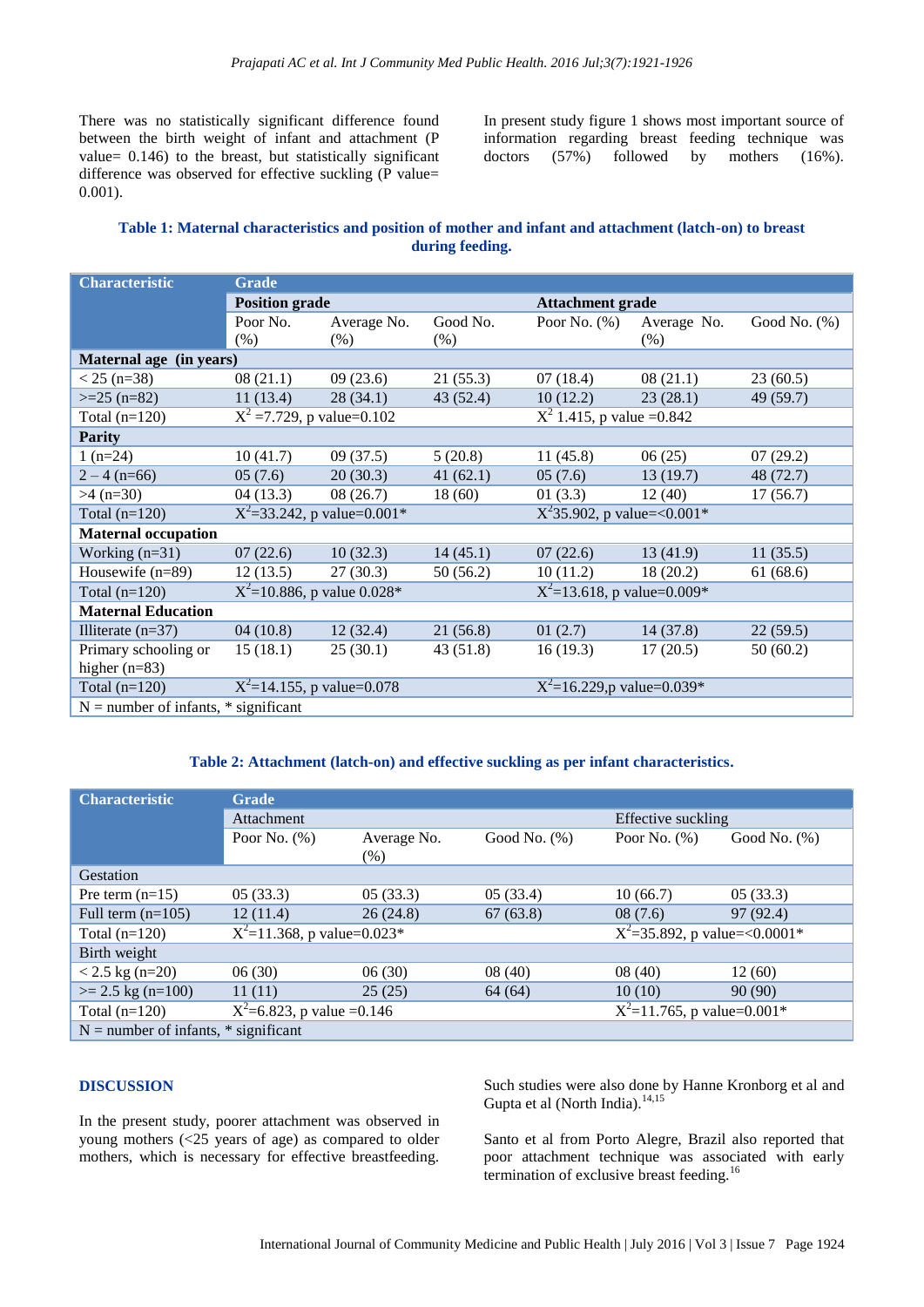'Good attachment' was observed amongst 42% infants and 60% mothers held infant in "correct position" in study carried out by Sai et al in North India <sup>17</sup>

Rasha Mohamed Essa et al found about and more than two- thirds (73.7% and 63.7%) of respondent had poor body position and poor attachment grade respectively. While no one of them (0.0% and 0.0%) had either good body position or attachment grade.<sup>18</sup>

Inappropriate breastfeeding position and attachment were the major problems (12 to 15%). A study by Mannan I et al. found 74% infants were in correct breastfeeding position while good attachment was found in 72.3% infants. $^{19}$ 

Subhash B Thakre et al. observed that during breast feeding chin touching to the breast in 51.92% infant, lower lip turned outward in 36.54% infant, baby"s mouth is widely open in 58.65% infant, more areola visible above than below in 26.92% infant. Poor positioning of breast and poor attachment were documented at 24 hours after birth. $^{20}$ 

Madhu Gupta et al found in North India only 9.7% had correct attachment technique and 0% had correct positioning technique and also observed 45.2% Child had deep and well suckling reflex.<sup>15</sup> Prabha Shrivastava et al reported 41.2% babies were well attached and 47.4% babies were correctly positioned in their study conducted in west Bengal.<sup>21</sup> Mamta Parashar et al. found correct attachment and positioning was in 7.5% of the mothers in an urban resettlement colony located in East Delhi.<sup>22</sup>

Other comparable study by Coca et al (Sao Paulo, Brazil) and Kronborg et al. also reported that parity was significantly associated with position and attachment.<sup>14</sup> However, Gupta et al from North India did not find any statistically significant association between parity, age of baby, literacy of mothers and effective breastfeeding.<sup>15</sup> In the present study no statistical association found between education of mother and correct breast feeding technique. Fifty percentage (50%) mothers practiced ineffective breastfeeding method at the first observation, most frequently ineffective position (61%) and latch (52%). Ineffective position and ineffective latch had no influence, whereas ineffective breast feeding technique showed a significant impact on time-span of breastfeeding. $14$ 

The present study indicates that preterm infants had poor attachment and suckling. Fazlur Rahim et al. found that preterm babies had poorer position, attachment and suckling as compared to full term babies. The association between gestational age and position, attachment and suckling ( $p > 0.05$ ) was not statistically significant.<sup>23</sup> SP da Costa et al. study mentioned that it is unclear whether poor suckling is part of their prematurity or whether it is caused by neurological problems.<sup>24</sup>

Present study indicates that a mostly (80%) of multiparous mothers had good position and attachment, which could be the outcome of their earlier practice. Fazlur Rahim et al. reported that Primiparas women were poorer in Position (64% against 38.5%), Bonding (50% against 22%), and suckling (59% against 22%) in comparison to multiparas.<sup>2</sup>

In present study major source of information regarding breast feeding technique was doctors (57%) followed by mothers (16%). Rukhsana Haider et al found that major providers of infant feeding information were grandmothers (28%).<sup>25</sup>

We observed that infants with low birth weight had poor attachment and poor effective suckling. Present study was able to reveal the association between maternal and infant characteristics and positioning, attachment and effective suckling during breastfeeding. However, it might be possible to recognize other factors with bigger sample size.

# **CONCLUSION**

Young and primipara mothers need more support and guidance for appropriate breastfeeding techniques. Every mother should be observed and counselled for proper and correct positioning and attachment of infants at the onset of breastfeeding.

#### **ACKNOWLEDGEMENTS**

Authors are thankful to ASHA workers for their support in collection of data in rural area. We are also thankful to all the mothers and children who participated in the study.

*Funding: No funding sources Conflict of interest: None declared Ethical approval: The study was approved by the Institutional Ethics Committee*

# **REFERENCES**

- 1. K Park. Park"s text book of preventive and social medicine, Preventive medicine in obstetrics, paediatrics and geriatrics. 2015:530-8.
- 2. National guidelines on infant and young child feeding. www.wcd.nic.in/nationalguidelines.pdf. Accessed on 27/04/2015.
- 3. Henderson P. WHO Press 20 Avenue Appia, 1211. Geneva 27, Switzerland: WHO Press, World Health Organization; 2009. Infant and young child feeding: Model chapter for textbooks for medical students and allied health professionals. Session 1- The importance of infant and young child feeding and recommended practices; pp. 5-6. Available at:whqlibdoc.who.int/publications/2009/978924159 7494\_eng.pdf.